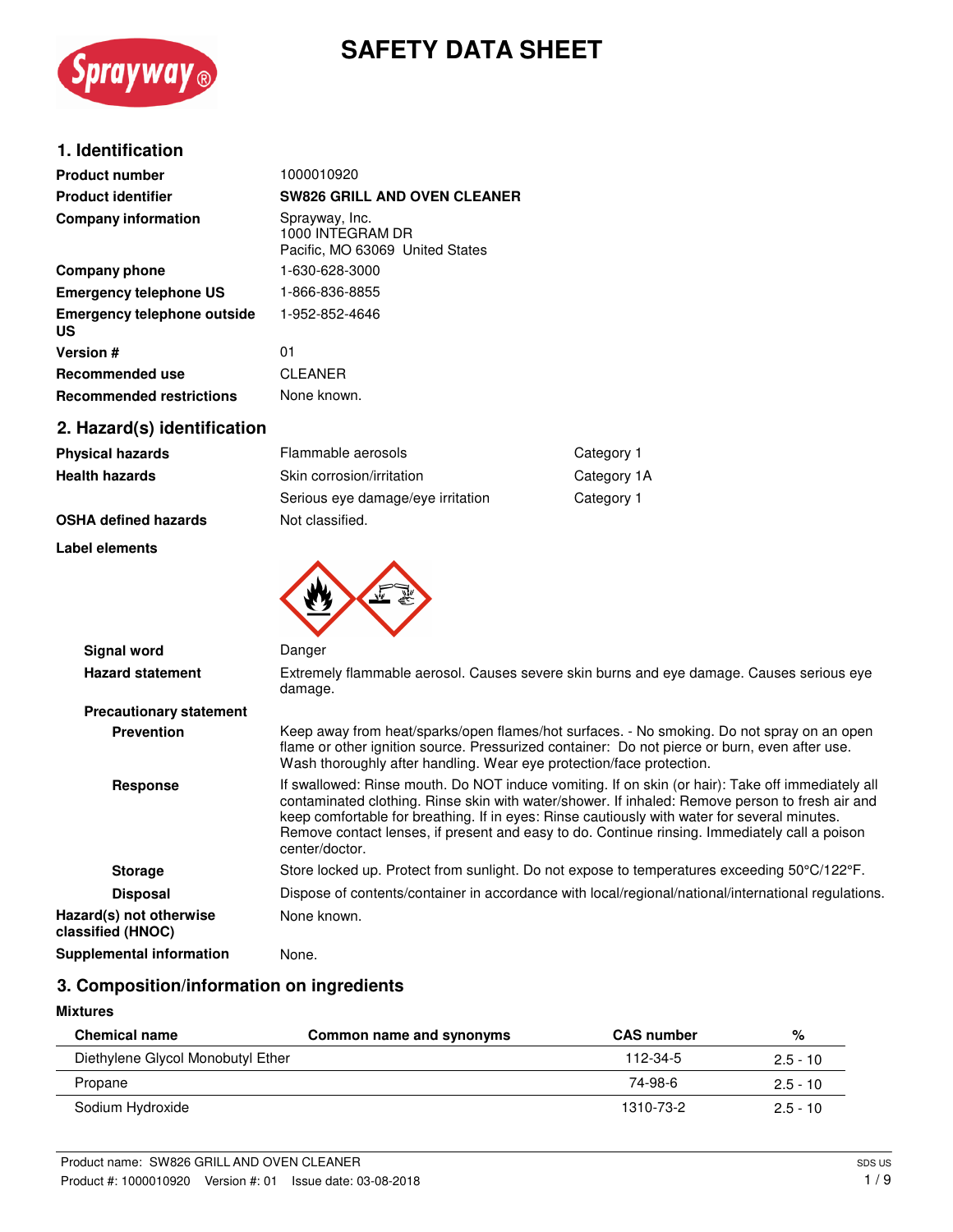| <b>Chemical name</b>                     | Common name and synonyms | <b>CAS</b> number | %             |
|------------------------------------------|--------------------------|-------------------|---------------|
| Butane                                   |                          | 106-97-8          | $-2.5$        |
| Other components below reportable levels |                          |                   | $60 -$<br>-80 |

\*Designates that a specific chemical identity and/or percentage of composition has been withheld as a trade secret.

| 4. First-aid measures                                                        |                                                                                                                                                                                                                                                                                                                       |
|------------------------------------------------------------------------------|-----------------------------------------------------------------------------------------------------------------------------------------------------------------------------------------------------------------------------------------------------------------------------------------------------------------------|
| <b>Inhalation</b>                                                            | Move to fresh air. Call a physician if symptoms develop or persist.                                                                                                                                                                                                                                                   |
| <b>Skin contact</b>                                                          | Take off immediately all contaminated clothing. Rinse skin with water/shower. Call a physician or<br>poison control center immediately. Chemical burns must be treated by a physician. Wash<br>contaminated clothing before reuse.                                                                                    |
| Eye contact                                                                  | Immediately flush eyes with plenty of water for at least 15 minutes. Remove contact lenses, if<br>present and easy to do. Continue rinsing. Call a physician or poison control center immediately.                                                                                                                    |
| Ingestion                                                                    | Call a physician or poison control center immediately. Rinse mouth. Do not induce vomiting. If<br>vomiting occurs, keep head low so that stomach content doesn't get into the lungs.                                                                                                                                  |
| <b>Most important</b><br>symptoms/effects, acute and<br>delayed              | Burning pain and severe corrosive skin damage. Causes serious eye damage. Symptoms may<br>include stinging, tearing, redness, swelling, and blurred vision. Permanent eye damage including<br>blindness could result.                                                                                                 |
| Indication of immediate<br>medical attention and special<br>treatment needed | Provide general supportive measures and treat symptomatically. Chemical burns: Flush with water<br>immediately. While flushing, remove clothes which do not adhere to affected area. Call an<br>ambulance. Continue flushing during transport to hospital. Keep victim under observation.<br>Symptoms may be delayed. |
| <b>General information</b>                                                   | Ensure that medical personnel are aware of the material(s) involved, and take precautions to<br>protect themselves.                                                                                                                                                                                                   |
| 5. Fire-fighting measures                                                    |                                                                                                                                                                                                                                                                                                                       |
| Suitable extinguishing media                                                 | Not available.                                                                                                                                                                                                                                                                                                        |
| Unsuitable extinguishing<br>media                                            | Do not use water jet as an extinguisher, as this will spread the fire.                                                                                                                                                                                                                                                |
| Specific hazards arising from<br>the chemical                                | Contents under pressure. Pressurized container may explode when exposed to heat or flame.<br>During fire, gases hazardous to health may be formed.                                                                                                                                                                    |
| Special protective equipment<br>and precautions for firefighters             | Firefighters must use standard protective equipment including flame retardant coat, helmet with<br>face shield, gloves, rubber boots, and in enclosed spaces, SCBA.                                                                                                                                                   |
| <b>Fire fighting</b><br>equipment/instructions                               | Move containers from fire area if you can do so without risk. Containers should be cooled with<br>water to prevent vapor pressure build up. For massive fire in cargo area, use unmanned hose<br>holder or monitor nozzles, if possible. If not, withdraw and let fire burn out.                                      |
| <b>Specific methods</b>                                                      | Use standard firefighting procedures and consider the hazards of other involved materials. Move<br>containers from fire area if you can do so without risk. In the event of fire and/or explosion do not<br>breathe fumes.                                                                                            |
| General fire hazards                                                         | Extremely flammable aerosol.                                                                                                                                                                                                                                                                                          |
| 6. Accidental release measures                                               |                                                                                                                                                                                                                                                                                                                       |
| Personal precautions,<br>protective equipment and                            | Keep unnecessary personnel away. Keep people away from and upwind of spill/leak. Wear<br>appropriate protective equipment and clothing during clean-up. Do not touch damaged containers<br>er epilled meterial unlege weering enprepriete pretective elething. Ventilete eleced encoes before                         |

or spilled material unless wearing appropriate protective clothing. Ventilate closed spaces before entering them. Local authorities should be advised if significant spillages cannot be contained. For personal protection, see section 8 of the SDS. **emergency procedures** Refer to attached safety data sheets and/or instructions for use. Stop leak if you can do so without risk. Move the cylinder to a safe and open area if the leak is irreparable. Isolate area until gas has dispersed. Eliminate all ignition sources (no smoking, flares, sparks, or flames in immediate area). Keep combustibles (wood, paper, oil, etc.) away from spilled material. Cover with plastic sheet to prevent spreading. Absorb in vermiculite, dry sand or earth and place into containers. Following product recovery, flush area with water. Small Spills: Wipe up with absorbent material (e.g. cloth, fleece). Clean surface thoroughly to remove residual contamination. For waste disposal, see section 13 of the SDS. **Methods and materials for containment and cleaning up Environmental precautions** Avoid discharge into drains, water courses or onto the ground.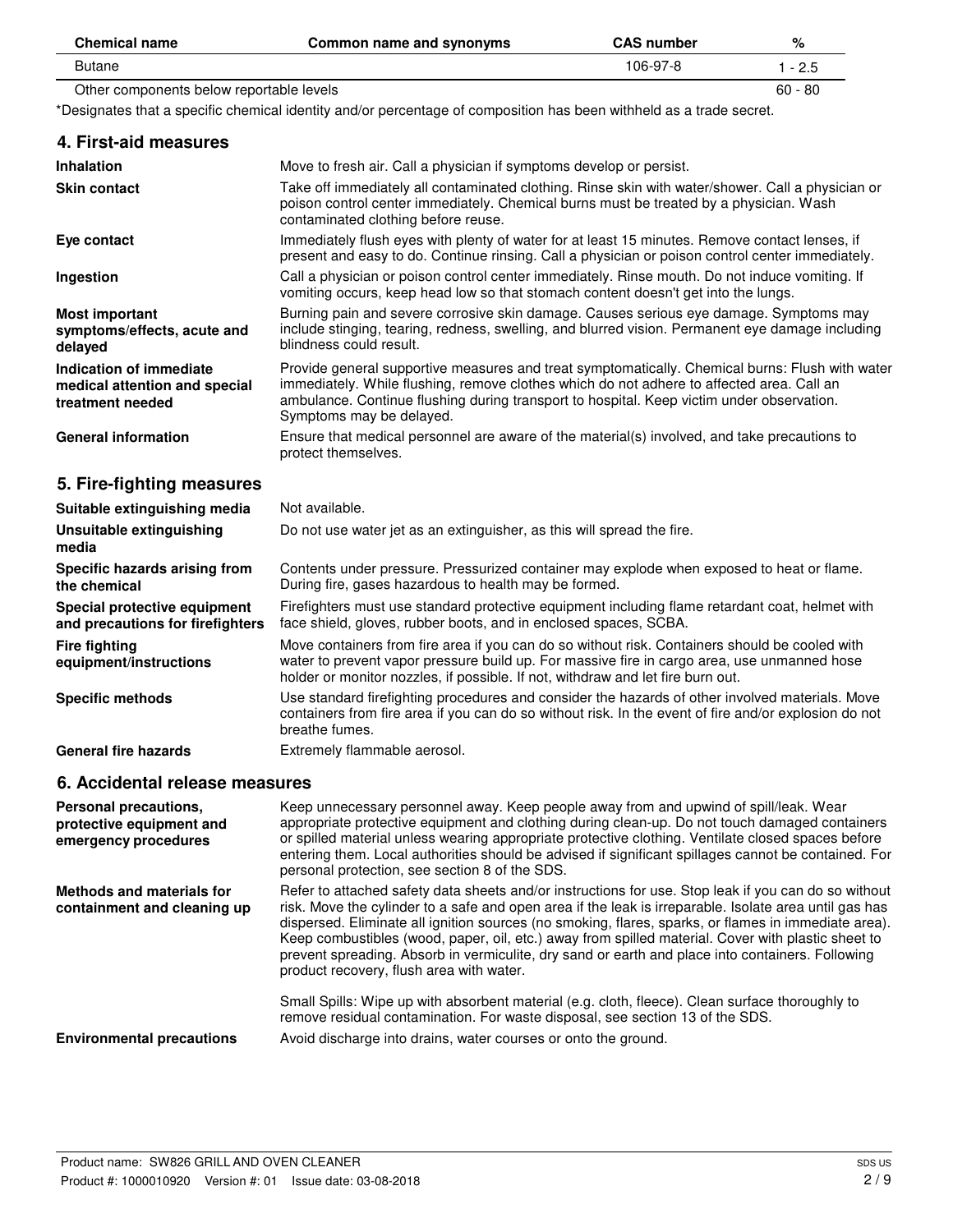## **7. Handling and storage**

| Precautions for safe handling                                   | Pressurized container: Do not pierce or burn, even after use. Do not use if spray button is missing<br>or defective. Do not spray on a naked flame or any other incandescent material. Do not smoke<br>while using or until sprayed surface is thoroughly dry. Do not cut, weld, solder, drill, grind, or<br>expose containers to heat, flame, sparks, or other sources of ignition. All equipment used when<br>handling the product must be grounded. Do not re-use empty containers. Do not get in eyes, on<br>skin, or on clothing. Use only in well-ventilated areas. Wear appropriate personal protective<br>equipment. Observe good industrial hygiene practices. |
|-----------------------------------------------------------------|-------------------------------------------------------------------------------------------------------------------------------------------------------------------------------------------------------------------------------------------------------------------------------------------------------------------------------------------------------------------------------------------------------------------------------------------------------------------------------------------------------------------------------------------------------------------------------------------------------------------------------------------------------------------------|
| Conditions for safe storage,<br>including any incompatibilities | Level 1 Aerosol.                                                                                                                                                                                                                                                                                                                                                                                                                                                                                                                                                                                                                                                        |
|                                                                 | Store locked up. Pressurized container. Protect from sunlight and do not expose to temperatures<br>exceeding 50°C/122 °F. Do not puncture, incinerate or crush. Do not handle or store near an open<br>flame, heat or other sources of ignition. This material can accumulate static charge which may                                                                                                                                                                                                                                                                                                                                                                   |

cause spark and become an ignition source. Store away from incompatible materials (see Section

### **8. Exposure controls/personal protection**

#### **Occupational exposure limits**

### **US. OSHA Table Z-1 Limits for Air Contaminants (29 CFR 1910.1000)**

10 of the SDS).

| <b>Components</b>                                           | Type                                                                                                                                                                                                                                                                                                                                                                                                                                                                                             | Value            |                                  |
|-------------------------------------------------------------|--------------------------------------------------------------------------------------------------------------------------------------------------------------------------------------------------------------------------------------------------------------------------------------------------------------------------------------------------------------------------------------------------------------------------------------------------------------------------------------------------|------------------|----------------------------------|
| Propane (CAS 74-98-6)                                       | PEL                                                                                                                                                                                                                                                                                                                                                                                                                                                                                              | 1800 mg/m3       |                                  |
|                                                             |                                                                                                                                                                                                                                                                                                                                                                                                                                                                                                  | 1000 ppm         |                                  |
| Sodium Hydroxide (CAS<br>1310-73-2)                         | <b>PEL</b>                                                                                                                                                                                                                                                                                                                                                                                                                                                                                       | $2$ mg/m $3$     |                                  |
| <b>US. ACGIH Threshold Limit Values</b>                     |                                                                                                                                                                                                                                                                                                                                                                                                                                                                                                  |                  |                                  |
| <b>Components</b>                                           | <b>Type</b>                                                                                                                                                                                                                                                                                                                                                                                                                                                                                      | Value            | Form                             |
| Butane (CAS 106-97-8)                                       | <b>STEL</b>                                                                                                                                                                                                                                                                                                                                                                                                                                                                                      | 1000 ppm         |                                  |
| Diethylene Glycol<br>Monobutyl Ether (CAS<br>$112 - 34 - 5$ | TWA                                                                                                                                                                                                                                                                                                                                                                                                                                                                                              | 10 ppm           | Inhalable fraction and<br>vapor. |
| Sodium Hydroxide (CAS<br>1310-73-2)                         | Ceiling                                                                                                                                                                                                                                                                                                                                                                                                                                                                                          | $2 \text{ mg/m}$ |                                  |
| US. NIOSH: Pocket Guide to Chemical Hazards                 |                                                                                                                                                                                                                                                                                                                                                                                                                                                                                                  |                  |                                  |
| <b>Components</b>                                           | <b>Type</b>                                                                                                                                                                                                                                                                                                                                                                                                                                                                                      | <b>Value</b>     |                                  |
| Butane (CAS 106-97-8)                                       | <b>TWA</b>                                                                                                                                                                                                                                                                                                                                                                                                                                                                                       | 1900 mg/m3       |                                  |
|                                                             |                                                                                                                                                                                                                                                                                                                                                                                                                                                                                                  | 800 ppm          |                                  |
| Propane (CAS 74-98-6)                                       | <b>TWA</b>                                                                                                                                                                                                                                                                                                                                                                                                                                                                                       | 1800 mg/m3       |                                  |
|                                                             |                                                                                                                                                                                                                                                                                                                                                                                                                                                                                                  | 1000 ppm         |                                  |
| Sodium Hydroxide (CAS<br>1310-73-2)                         | Ceiling                                                                                                                                                                                                                                                                                                                                                                                                                                                                                          | $2$ mg/m $3$     |                                  |
| <b>Biological limit values</b>                              | No biological exposure limits noted for the ingredient(s).                                                                                                                                                                                                                                                                                                                                                                                                                                       |                  |                                  |
| Appropriate engineering<br>controls                         | Good general ventilation (typically 10 air changes per hour) should be used. Ventilation rates<br>should be matched to conditions. If applicable, use process enclosures, local exhaust ventilation,<br>or other engineering controls to maintain airborne levels below recommended exposure limits. If<br>exposure limits have not been established, maintain airborne levels to an acceptable level. Eye<br>wash facilities and emergency shower must be available when handling this product. |                  |                                  |
| Eye/face protection                                         | Individual protection measures, such as personal protective equipment<br>Wear safety glasses with side shields (or goggles) and a face shield.                                                                                                                                                                                                                                                                                                                                                   |                  |                                  |
| <b>Skin protection</b>                                      |                                                                                                                                                                                                                                                                                                                                                                                                                                                                                                  |                  |                                  |
| <b>Hand protection</b>                                      | Wear appropriate chemical resistant gloves. Suitable gloves can be recommended by the glove<br>supplier.                                                                                                                                                                                                                                                                                                                                                                                         |                  |                                  |
| Other                                                       | Wear appropriate chemical resistant clothing.                                                                                                                                                                                                                                                                                                                                                                                                                                                    |                  |                                  |
| <b>Respiratory protection</b>                               | If permissible levels are exceeded use NIOSH mechanical filter / organic vapor cartridge or an<br>air-supplied respirator.                                                                                                                                                                                                                                                                                                                                                                       |                  |                                  |
| <b>Thermal hazards</b>                                      | Wear appropriate thermal protective clothing, when necessary.                                                                                                                                                                                                                                                                                                                                                                                                                                    |                  |                                  |
| <b>General hygiene</b><br>considerations                    | When using do not smoke. Always observe good personal hygiene measures, such as washing<br>after handling the material and before eating, drinking, and/or smoking. Routinely wash work<br>clothing and protective equipment to remove contaminants.                                                                                                                                                                                                                                             |                  |                                  |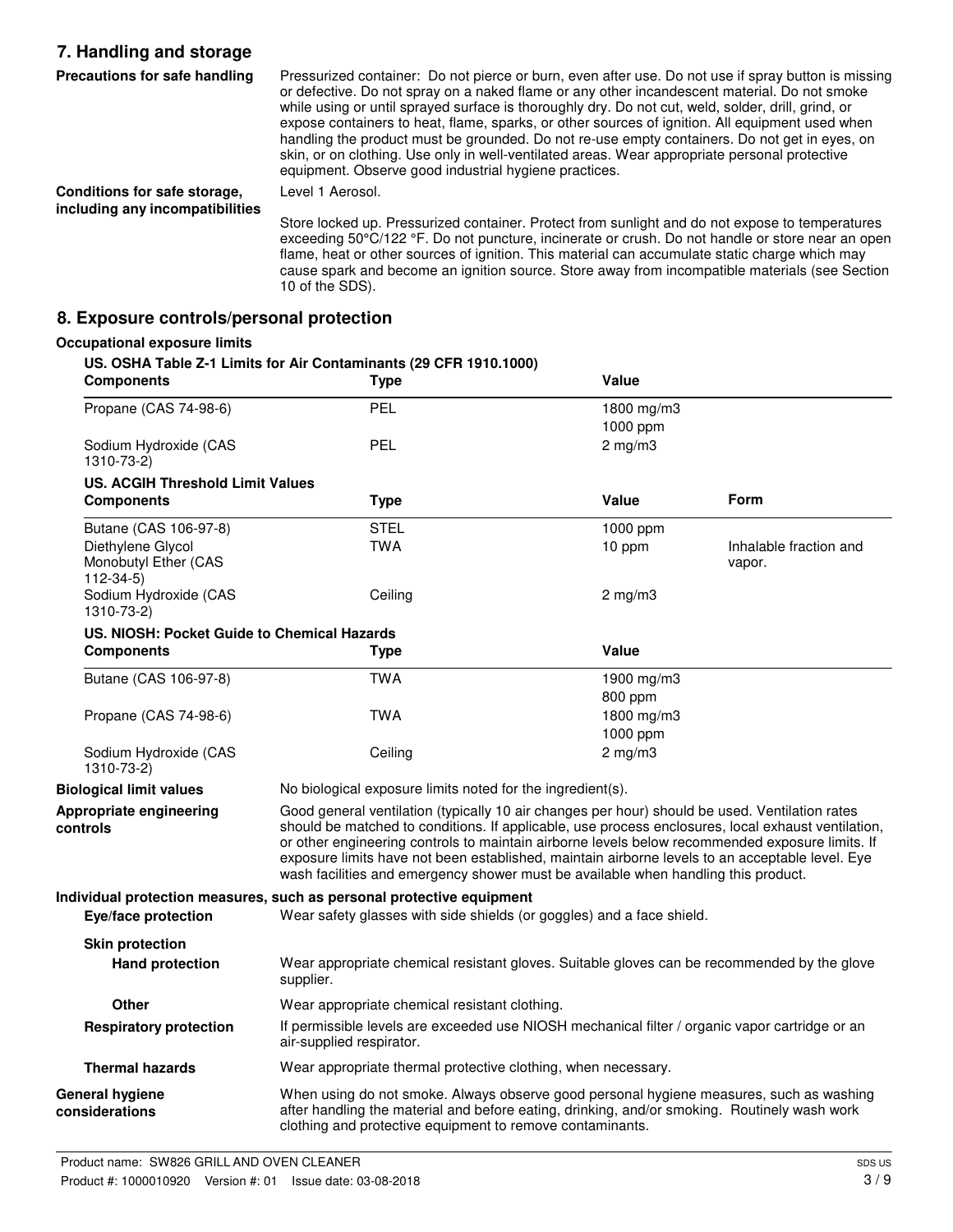## **9. Physical and chemical properties**

| <b>Appearance</b>                                 |                                                                                               |
|---------------------------------------------------|-----------------------------------------------------------------------------------------------|
| <b>Physical state</b>                             | Gas.                                                                                          |
| <b>Form</b>                                       | Aerosol.                                                                                      |
| Color                                             | Not available.                                                                                |
| Odor                                              | Not available.                                                                                |
| <b>Odor threshold</b>                             | Not available.                                                                                |
| рH                                                | Not available.                                                                                |
| Melting point/freezing point                      | Not available.                                                                                |
| Initial boiling point and boiling<br>range        | 238.96 °F (114.98 °C) estimated                                                               |
| <b>Flash point</b>                                | -156.0 °F (-104.4 °C) PROPELLANT estimated                                                    |
| <b>Evaporation rate</b>                           | Not available.                                                                                |
| Flammability (solid, gas)                         | Not available.                                                                                |
| Upper/lower flammability or explosive limits      |                                                                                               |
| <b>Flammability limit - lower</b><br>(%)          | 1.9 % estimated                                                                               |
| Flammability limit - upper<br>(%)                 | 9.5 % estimated                                                                               |
| Explosive limit - lower (%)                       | Not available.                                                                                |
| Explosive limit - upper (%)                       | Not available.                                                                                |
| Vapor pressure                                    | 70 - 90 psig @70F estimated                                                                   |
| <b>Vapor density</b>                              | Not available.                                                                                |
| <b>Relative density</b>                           | Not available.                                                                                |
| Solubility(ies)                                   |                                                                                               |
| Solubility (water)                                | Not available.                                                                                |
| <b>Partition coefficient</b><br>(n-octanol/water) | Not available.                                                                                |
| <b>Auto-ignition temperature</b>                  | Not available.                                                                                |
| <b>Decomposition temperature</b>                  | Not available.                                                                                |
| <b>Viscosity</b>                                  | Not available.                                                                                |
| <b>Other information</b>                          |                                                                                               |
| <b>Explosive properties</b>                       | Not explosive.                                                                                |
| <b>Oxidizing properties</b>                       | Not oxidizing.                                                                                |
| <b>Specific gravity</b>                           | 1.02 estimated                                                                                |
| 10. Stability and reactivity                      |                                                                                               |
| <b>Reactivity</b>                                 | The product is stable and non-reactive under normal conditions of use, storage and transport. |

| <b>Reactivity</b>                            | The product is stable and non-reactive under normal conditions of use, storage and transport. |
|----------------------------------------------|-----------------------------------------------------------------------------------------------|
| <b>Chemical stability</b>                    | Material is stable under normal conditions.                                                   |
| <b>Possibility of hazardous</b><br>reactions | Hazardous polymerization does not occur.                                                      |
| <b>Conditions to avoid</b>                   | Avoid temperatures exceeding the flash point. Contact with incompatible materials.            |
| Incompatible materials                       | Strong acids.                                                                                 |
| <b>Hazardous decomposition</b><br>products   | No hazardous decomposition products are known.                                                |
|                                              |                                                                                               |

## **11. Toxicological information**

## **Information on likely routes of exposure**

| <b>Inhalation</b>   | May cause irritation to the respiratory system. |
|---------------------|-------------------------------------------------|
| <b>Skin contact</b> | Causes severe skin burns.                       |
| Eye contact         | Causes serious eye damage.                      |
| Ingestion           | Causes digestive tract burns.                   |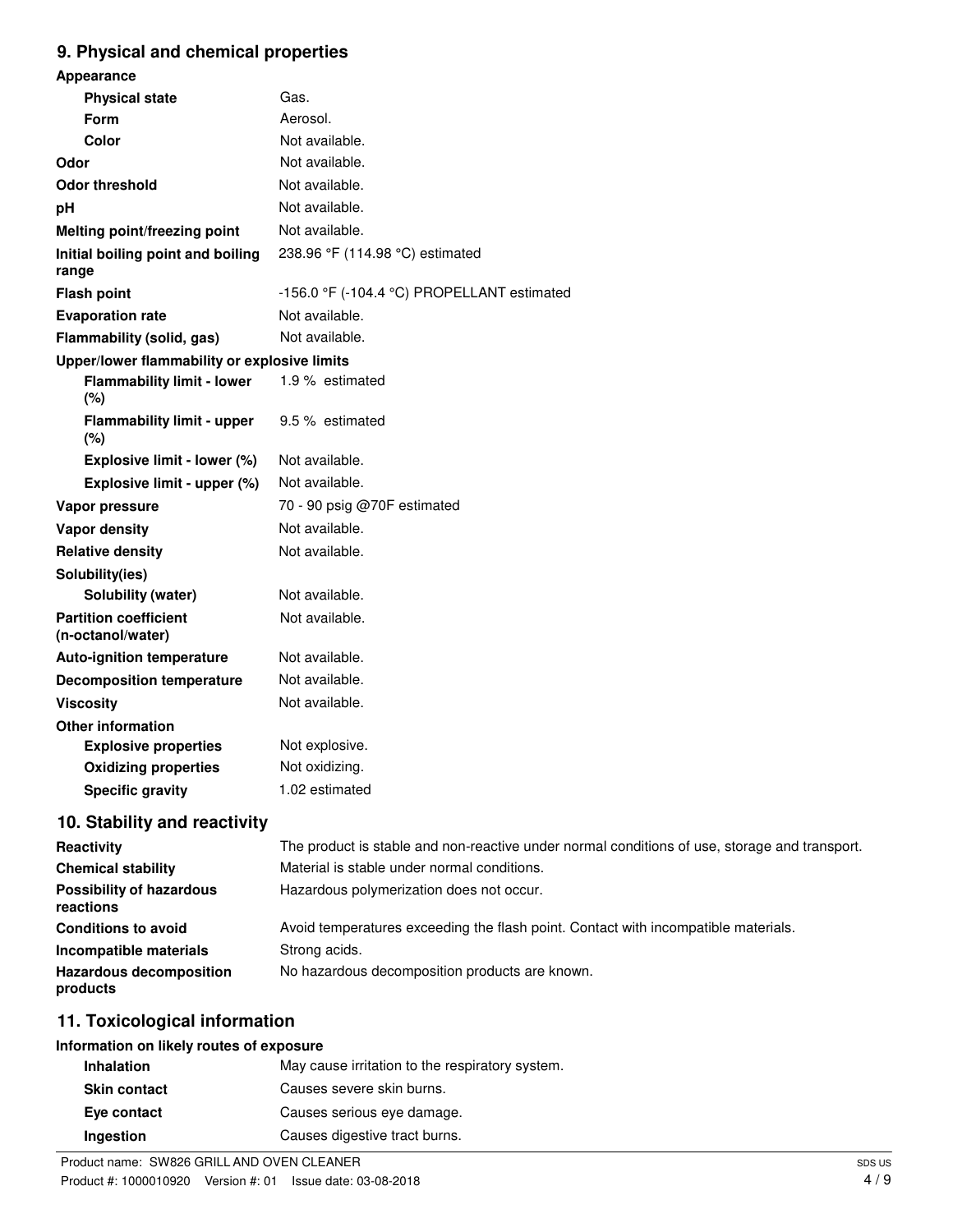Burning pain and severe corrosive skin damage. Causes serious eye damage. Symptoms may include stinging, tearing, redness, swelling, and blurred vision. Permanent eye damage including blindness could result.

#### **Information on toxicological effects**

## **Acute toxicity**

| <b>Components</b>                                | <b>Species</b>                                                                                                      | <b>Test Results</b>    |
|--------------------------------------------------|---------------------------------------------------------------------------------------------------------------------|------------------------|
| Butane (CAS 106-97-8)                            |                                                                                                                     |                        |
| <b>Acute</b>                                     |                                                                                                                     |                        |
| Inhalation                                       |                                                                                                                     |                        |
| LC50                                             | Mouse                                                                                                               | 1237 mg/l, 120 Minutes |
|                                                  |                                                                                                                     | 52 %, 120 Minutes      |
|                                                  | Rat                                                                                                                 | 1355 mg/l              |
| Diethylene Glycol Monobutyl Ether (CAS 112-34-5) |                                                                                                                     |                        |
| <b>Acute</b>                                     |                                                                                                                     |                        |
| <b>Dermal</b>                                    |                                                                                                                     |                        |
| LD50                                             | Rabbit                                                                                                              | 2764 mg/kg, 24 Hours   |
|                                                  | Rat                                                                                                                 | 2021 mg/kg             |
| Inhalation                                       |                                                                                                                     |                        |
| LC50                                             | Rat                                                                                                                 | 74 mg/l/4h             |
| Oral                                             |                                                                                                                     |                        |
| LD100                                            | Rabbit                                                                                                              | 4000 mg/kg             |
| LD50                                             | Guinea pig                                                                                                          | 2000 mg/kg             |
|                                                  | Mouse                                                                                                               | 2410 mg/kg             |
|                                                  | Rabbit                                                                                                              | 2500 - 3000 mg/kg      |
|                                                  | Rat                                                                                                                 | 7291 mg/kg             |
| Propane (CAS 74-98-6)                            |                                                                                                                     |                        |
| <b>Acute</b>                                     |                                                                                                                     |                        |
| Inhalation                                       |                                                                                                                     |                        |
| LC50                                             | Mouse                                                                                                               | 1237 mg/l, 120 Minutes |
|                                                  |                                                                                                                     | 52 %, 120 Minutes      |
|                                                  | Rat                                                                                                                 | 1355 mg/l              |
|                                                  |                                                                                                                     | 658 mg/l/4h            |
| Sodium Hydroxide (CAS 1310-73-2)                 |                                                                                                                     |                        |
| <b>Acute</b>                                     |                                                                                                                     |                        |
| <b>Dermal</b>                                    |                                                                                                                     |                        |
| LD50                                             | Rat                                                                                                                 | 1350 mg/kg             |
|                                                  | * Estimates for product may be based on additional component data not shown.                                        |                        |
| <b>Skin corrosion/irritation</b>                 | Causes severe skin burns and eye damage.                                                                            |                        |
| Serious eye damage/eye<br>irritation             | Causes serious eye damage.                                                                                          |                        |
| Respiratory or skin sensitization                |                                                                                                                     |                        |
| <b>Respiratory sensitization</b>                 | Not a respiratory sensitizer.                                                                                       |                        |
| <b>Skin sensitization</b>                        | This product is not expected to cause skin sensitization.                                                           |                        |
| Germ cell mutagenicity                           | No data available to indicate product or any components present at greater than 0.1% are<br>mutagenic or genotoxic. |                        |
| Carcinogenicity                                  | This product is not considered to be a carcinogen by IARC, ACGIH, NTP, or OSHA.                                     |                        |
| Not listed.                                      | IARC Monographs. Overall Evaluation of Carcinogenicity                                                              |                        |
| Not regulated.                                   | OSHA Specifically Regulated Substances (29 CFR 1910.1001-1050)                                                      |                        |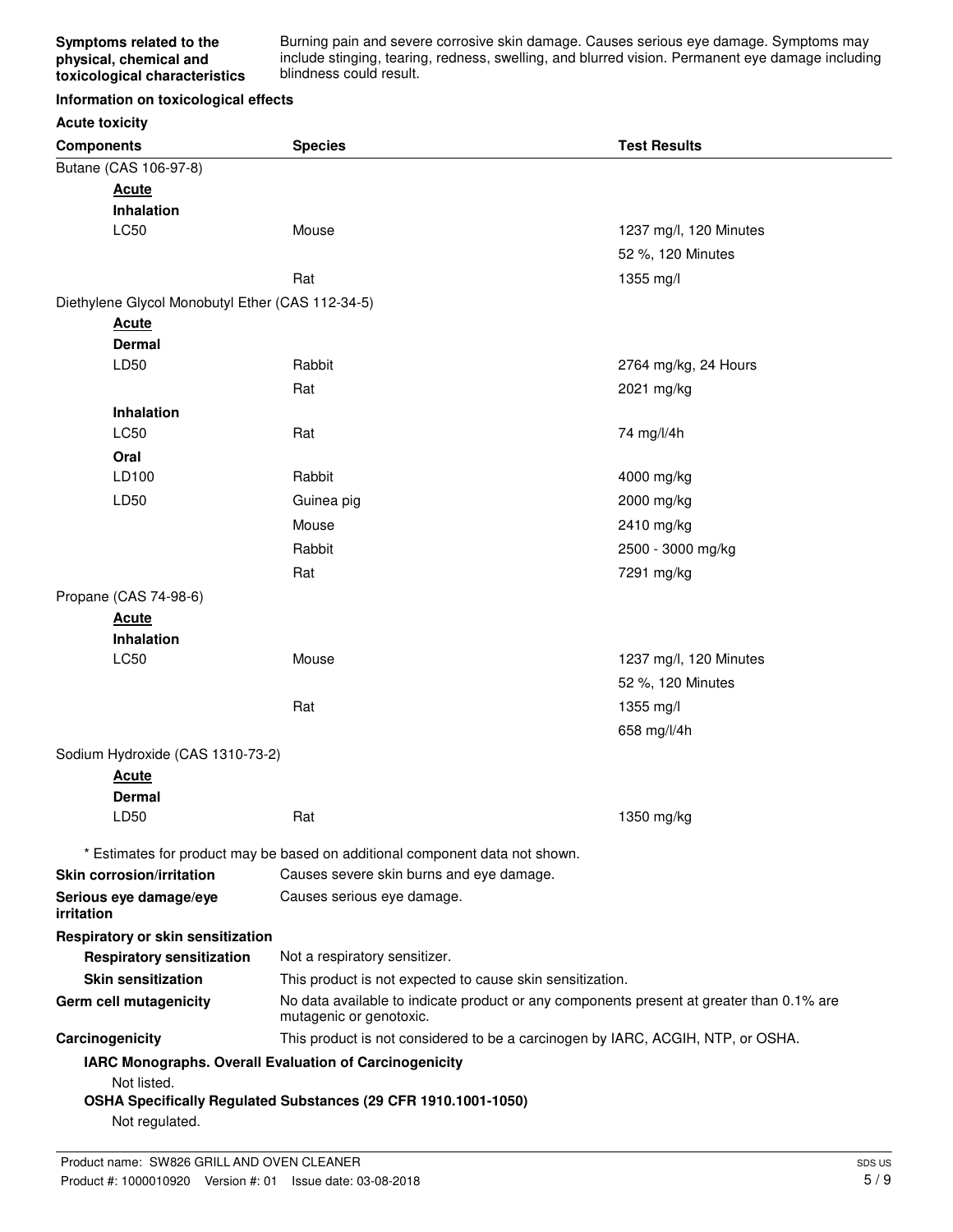|                                                              | US. National Toxicology Program (NTP) Report on Carcinogens                  |
|--------------------------------------------------------------|------------------------------------------------------------------------------|
| Not listed.                                                  |                                                                              |
| <b>Reproductive toxicity</b>                                 | This product is not expected to cause reproductive or developmental effects. |
| <b>Specific target organ toxicity -</b><br>single exposure   | Not classified.                                                              |
| <b>Specific target organ toxicity -</b><br>repeated exposure | Not classified.                                                              |
| <b>Aspiration hazard</b>                                     | Not likely, due to the form of the product.                                  |

### **12. Ecological information**

**Ecotoxicity**

The product is not classified as environmentally hazardous. However, this does not exclude the possibility that large or frequent spills can have a harmful or damaging effect on the environment.

| <b>Components</b>                                |      | <b>Species</b>                  | <b>Test Results</b>          |
|--------------------------------------------------|------|---------------------------------|------------------------------|
| Diethylene Glycol Monobutyl Ether (CAS 112-34-5) |      |                                 |                              |
| <b>Aquatic</b>                                   |      |                                 |                              |
| Crustacea                                        | EC50 | Daphnia                         | 2803 mg/L, 48 Hours          |
| Fish                                             | LC50 | Bluegill (Lepomis macrochirus)  | 1300 mg/l, 96 hours          |
|                                                  |      | Fish                            | 1304 mg/L, 96 Hours          |
| Sodium Hydroxide (CAS 1310-73-2)                 |      |                                 |                              |
| <b>Aquatic</b>                                   |      |                                 |                              |
| Crustacea                                        | EC50 | Water flea (Ceriodaphnia dubia) | 34.59 - 47.13 mg/l, 48 hours |
| Fish                                             | LC50 | Fish                            | 45, 96 Hours                 |

\* Estimates for product may be based on additional component data not shown.

**Persistence and degradability** No data is available on the degradability of this product.

#### **Bioaccumulative potential**

|                                   | Partition coefficient n-octanol / water (log Kow) |      |
|-----------------------------------|---------------------------------------------------|------|
| <b>Butane</b>                     |                                                   | 2.89 |
| Diethylene Glycol Monobutyl Ether |                                                   | 0.56 |
| Propane                           |                                                   | 2.36 |
| Mobility in soil                  | No data available.                                |      |

**Other adverse effects** No other adverse environmental effects (e.g. ozone depletion, photochemical ozone creation potential, endocrine disruption, global warming potential) are expected from this component.

#### **13. Disposal considerations**

| <b>Disposal instructions</b>             | Collect and reclaim or dispose in sealed containers at licensed waste disposal site. Contents<br>under pressure. Do not puncture, incinerate or crush. Dispose of contents/container in accordance<br>with local/regional/national/international regulations. |
|------------------------------------------|---------------------------------------------------------------------------------------------------------------------------------------------------------------------------------------------------------------------------------------------------------------|
| Local disposal regulations               | Dispose in accordance with all applicable regulations.                                                                                                                                                                                                        |
| Hazardous waste code                     | The waste code should be assigned in discussion between the user, the producer and the waste<br>disposal company.                                                                                                                                             |
| Waste from residues / unused<br>products | Dispose of in accordance with local regulations. Empty containers or liners may retain some<br>product residues. This material and its container must be disposed of in a safe manner (see:<br>Disposal instructions).                                        |
| <b>Contaminated packaging</b>            | Since emptied containers may retain product residue, follow label warnings even after container is<br>emptied. Empty containers should be taken to an approved waste handling site for recycling or<br>disposal. Do not re-use empty containers.              |

### **14. Transport information**

| DOT                               |                                |
|-----------------------------------|--------------------------------|
| UN number                         | UN1950                         |
| UN proper shipping name           | Aerosols, flammable, corrosive |
| <b>Transport hazard class(es)</b> |                                |
| Class                             | 21                             |
| <b>Subsidiary risk</b>            | 8                              |
| Label(s)                          | 2.1, 8                         |
| Packing group                     | Not applicable.                |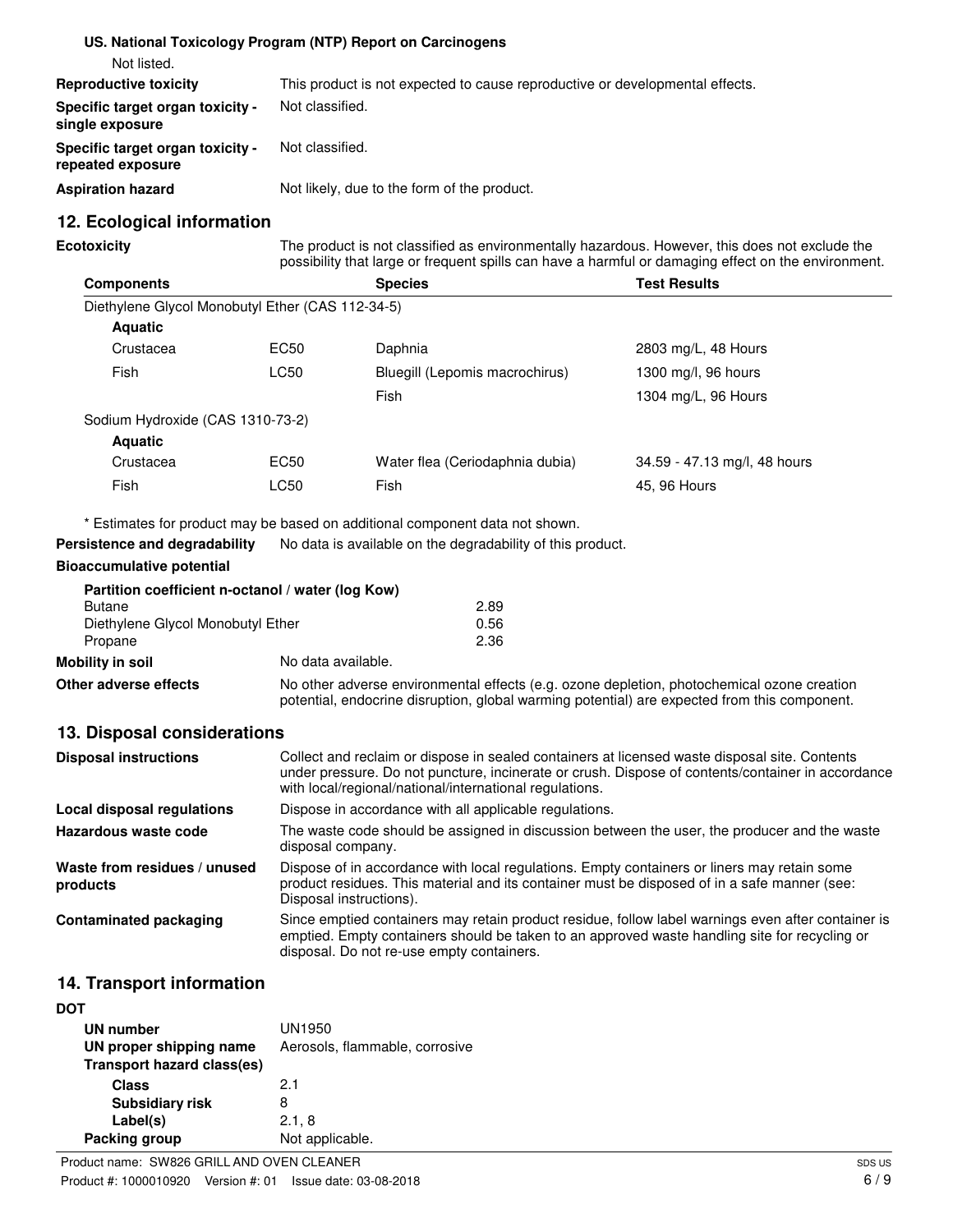**Special precautions for user** Read safety instructions, SDS and emergency procedures before handling.

| <b>Special provisions</b>   | A34  |
|-----------------------------|------|
| <b>Packaging exceptions</b> | 306  |
| Packaging non bulk          | None |
| Packaging bulk              | None |

This product meets the exception requirements of section 173.306 as a limited quantity and may be shipped as a limited quantity. Until 12/31/2020, the "Consumer Commodity - ORM-D" marking may still be used in place of the new limited quantity diamond mark for packages of UN 1950 Aerosols. Limited quantities require the limited quantity diamond mark on cartons after 12/31/20 and may be used now in place of the "Consumer Commodity ORM-D" marking.

#### **IATA**

| UN number                                                      | <b>UN1950</b>                                                                                                                                                                   |
|----------------------------------------------------------------|---------------------------------------------------------------------------------------------------------------------------------------------------------------------------------|
| UN proper shipping name                                        | Aerosols, flammable, containing substances in Class 8, Packing Group III                                                                                                        |
| <b>Transport hazard class(es)</b>                              |                                                                                                                                                                                 |
| <b>Class</b>                                                   | 2.1                                                                                                                                                                             |
| <b>Subsidiary risk</b>                                         | 8                                                                                                                                                                               |
| Label(s)                                                       | 2.1, 8                                                                                                                                                                          |
| Packing group                                                  | Not applicable.                                                                                                                                                                 |
| <b>Environmental hazards</b>                                   | No.                                                                                                                                                                             |
| <b>ERG Code</b>                                                | 10C                                                                                                                                                                             |
|                                                                | Special precautions for user Read safety instructions, SDS and emergency procedures before handling. Read safety<br>instructions, SDS and emergency procedures before handling. |
| <b>Other information</b>                                       |                                                                                                                                                                                 |
| Passenger and cargo<br>aircraft                                | Allowed with restrictions.                                                                                                                                                      |
| Cargo aircraft only                                            | Allowed with restrictions.                                                                                                                                                      |
| <b>Packaging Exceptions</b>                                    | LTD QTY                                                                                                                                                                         |
| <b>IMDG</b>                                                    |                                                                                                                                                                                 |
| UN number                                                      | <b>UN1950</b>                                                                                                                                                                   |
| UN proper shipping name                                        | <b>AEROSOLS</b>                                                                                                                                                                 |
| <b>Transport hazard class(es)</b>                              |                                                                                                                                                                                 |
| <b>Class</b>                                                   | 2.1                                                                                                                                                                             |
| <b>Subsidiary risk</b>                                         | 8                                                                                                                                                                               |
| Label(s)                                                       | 2.1,8                                                                                                                                                                           |
| Packing group                                                  | Not applicable.                                                                                                                                                                 |
| <b>Environmental hazards</b>                                   |                                                                                                                                                                                 |
| <b>Marine pollutant</b>                                        | No.                                                                                                                                                                             |
| <b>EmS</b>                                                     | $F-D.S-U$                                                                                                                                                                       |
|                                                                | Special precautions for user Read safety instructions, SDS and emergency procedures before handling. Read safety<br>instructions, SDS and emergency procedures before handling. |
| <b>Packaging Exceptions</b>                                    | I TD OTY                                                                                                                                                                        |
| Transport in bulk according to<br>Annex II of MARPOL 73/78 and | Not applicable.                                                                                                                                                                 |
| the IBC Code                                                   |                                                                                                                                                                                 |

**DOT**

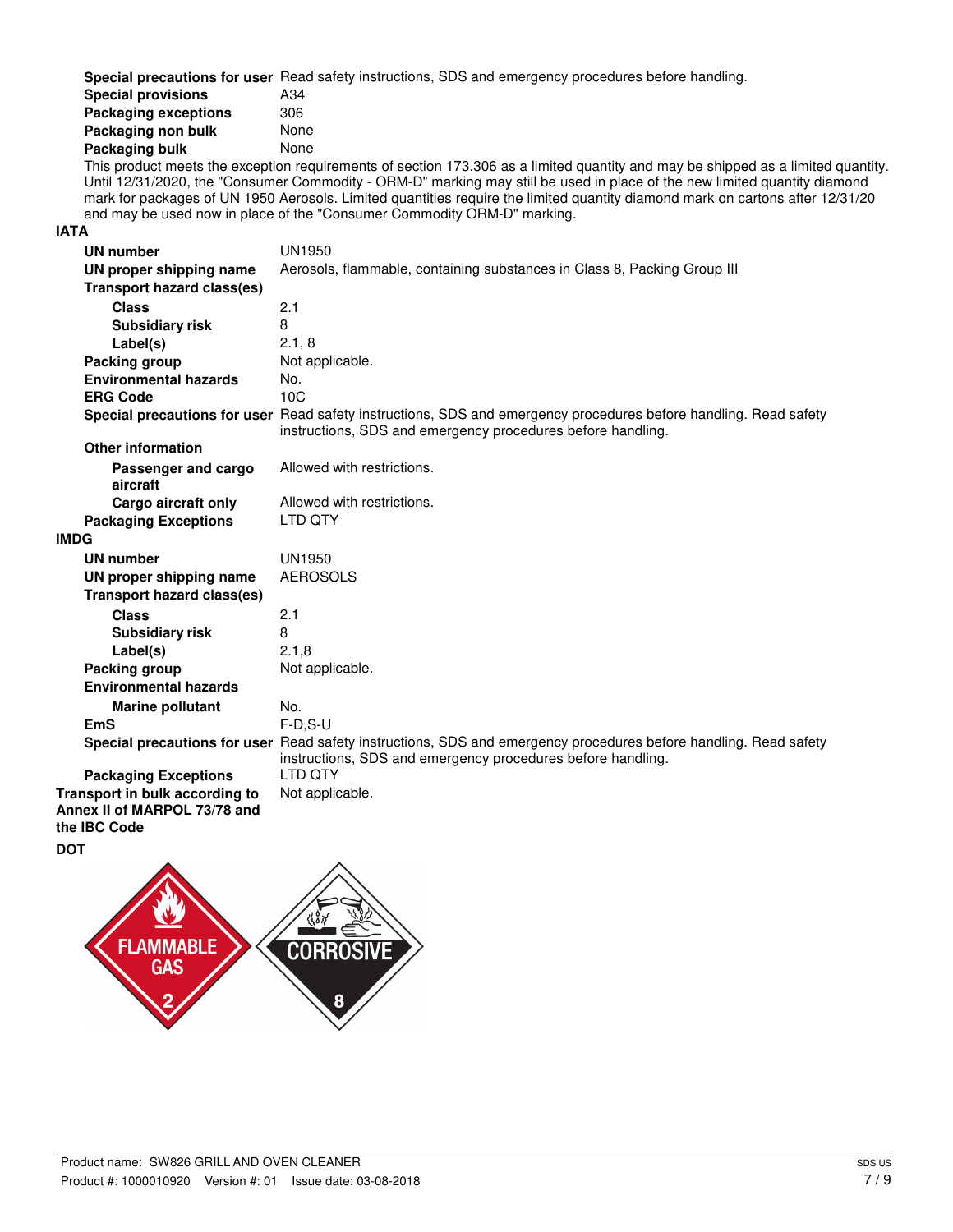

#### **15. Regulatory information**

**US federal regulations**

This product is a "Hazardous Chemical" as defined by the OSHA Hazard Communication Standard, 29 CFR 1910.1200.

#### **TSCA Section 12(b) Export Notification (40 CFR 707, Subpt. D)**

Not regulated.

**CERCLA Hazardous Substance List (40 CFR 302.4)**

Sodium Hydroxide (CAS 1310-73-2) Listed.

**SARA 304 Emergency release notification**

Not regulated.

#### **OSHA Specifically Regulated Substances (29 CFR 1910.1001-1050)**

Not regulated.

**Hazard categories**

#### **Superfund Amendments and Reauthorization Act of 1986 (SARA)**

Immediate Hazard - Yes Delayed Hazard - No Fire Hazard - Yes Pressure Hazard - Yes Reactivity Hazard - No

#### **SARA 302 Extremely hazardous substance**

Not listed.

**SARA 311/312 Hazardous** No **chemical**

## **SARA 313 (TRI reporting)**

Not regulated.

#### **Other federal regulations**

#### **Clean Air Act (CAA) Section 112 Hazardous Air Pollutants (HAPs) List**

Not regulated.

**Clean Air Act (CAA) Section 112(r) Accidental Release Prevention (40 CFR 68.130)**

Butane (CAS 106-97-8) Propane (CAS 74-98-6)

**Safe Drinking Water Act** Not regulated. **(SDWA)**

#### **US state regulations**

#### **US. California Controlled Substances. CA Department of Justice (California Health and Safety Code Section 11100)** Not listed.

**US. California. Candidate Chemicals List. Safer Consumer Products Regulations (Cal. Code Regs, tit. 22, 69502.3, subd. (a))**

Butane (CAS 106-97-8) Sodium Hydroxide (CAS 1310-73-2)

#### **US. Massachusetts RTK - Substance List**

Butane (CAS 106-97-8) Propane (CAS 74-98-6) Sodium Hydroxide (CAS 1310-73-2)

#### **US. New Jersey Worker and Community Right-to-Know Act**

Butane (CAS 106-97-8) Propane (CAS 74-98-6) Sodium Hydroxide (CAS 1310-73-2)